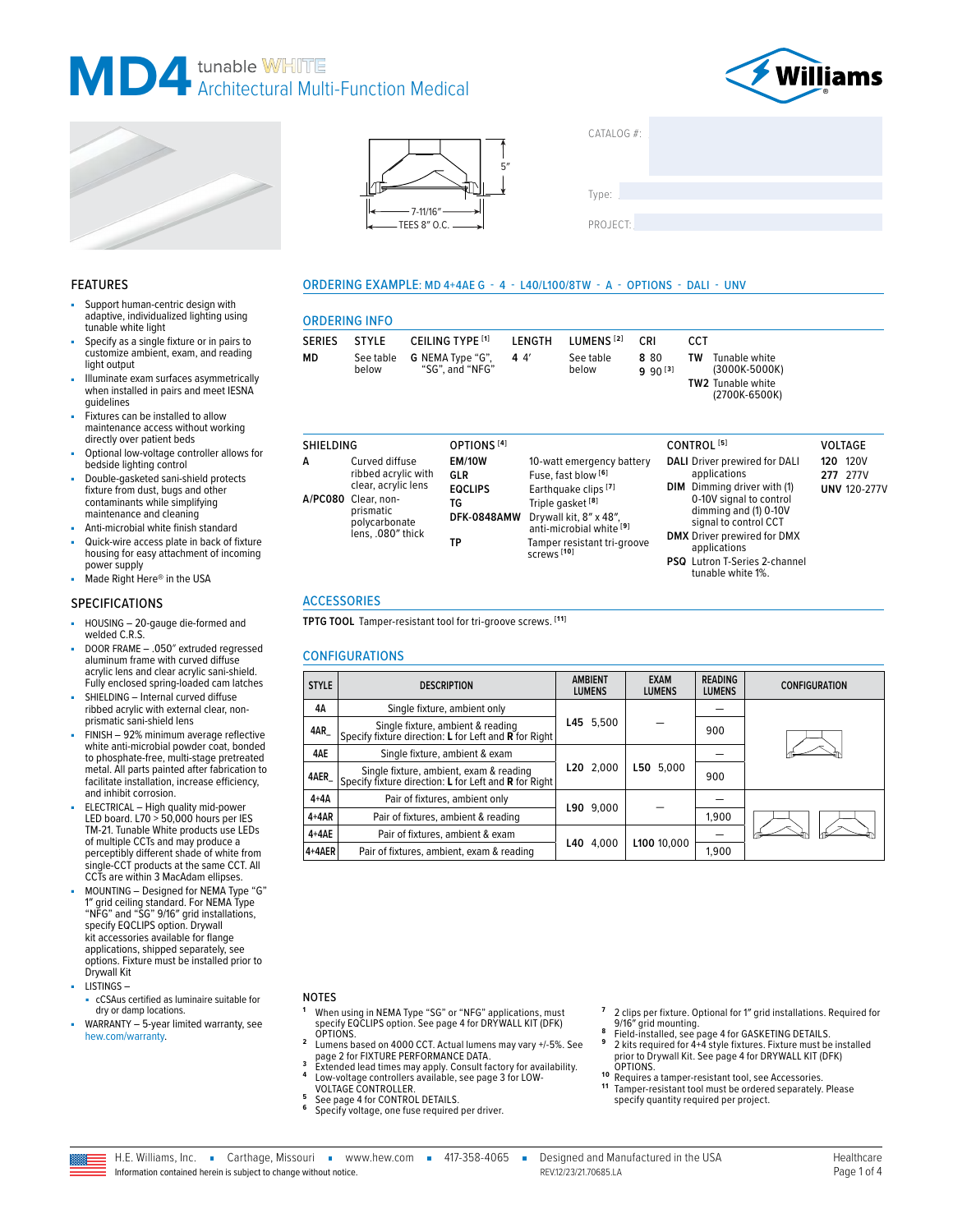# **MD4** tunable WHITE<br>Architectural Multi-Function Medical

### <span id="page-1-0"></span>FIXTURE PERFORMANCE DATA

|               | <b>STYLE</b> | <b>LED PACKAGE</b> | <b>DELIVERED LUMENS</b> | <b>WATTAGE</b> | EFFICACY (Im/W) | <b>SYSTEM WATTAGE</b> | <b>SYSTEM EFFICACY</b> |
|---------------|--------------|--------------------|-------------------------|----------------|-----------------|-----------------------|------------------------|
| MD4A          | А            | L45                | 4,552                   | 52.8           | 86.2            | 52.8                  | 86.2                   |
|               | R            |                    | 931                     | 10.6           | 88.1            |                       |                        |
| <b>MD4+4A</b> | A            | L90                | 9.104                   | 105.7          | 86.2            | 105.7                 | 86.2                   |
|               | R            |                    | 1,863                   | 21.1           | 88.3            |                       |                        |
|               | A            | L20/L50            | 2.027                   | 25.0           | 81.1            | 79.6                  | 88.8                   |
| <b>MD4AE</b>  |              |                    | 5,041                   | 54.6           | 92.3            |                       |                        |
|               | R            |                    | 931                     | 10.6           | 88.1            |                       |                        |
|               | A            | L40/L100           | 4.054                   | 50.0           | 81.1            | 159.7                 | 88.5                   |
| MD4+4AE       | E            |                    | 10,083                  | 109.7          | 91.9            |                       |                        |
|               | R            |                    | 1,863                   | 21.1           | 88.3            |                       |                        |

- Photometrics tested in accordance with IESNA LM-79. Results shown are based on 25°C ambient temperature.

Wattage shown is average for 120V through 277V input.

■ Results based on 4000K, 80 CRI, actual lumens may vary +/-5%<br>■ Use multiplier table to calculate additional options.

■ Use multiplier table to calculate additional options.<br>■ When specifying fixtures with Reading compartment

When specifying fixtures with Reading compartment, add R wattage to system wattage to find total fixture wattage.





#### PHOTOMETRY

**MD4AEG-4-L20/L50/8TW-A-DALI-UNV** Ambient only Total Luminaire Output: 2027 lumens; 25 Watts | Efficacy: 81 lm/W | 80 CRI; 4000K CCT



|                     | <b>VERTICAL ANGLE</b> | <b>HORIZONTAL ANGLE</b> |      |            |             |      |                     |  |
|---------------------|-----------------------|-------------------------|------|------------|-------------|------|---------------------|--|
|                     |                       | $0^{\circ}$             | 45°  | $90^\circ$ | $135^\circ$ | 180° | <b>ZONAL LUMENS</b> |  |
|                     | 0                     | 1052                    | 1052 | 1052       | 1052        | 1052 |                     |  |
| <b>DISTRIBUTION</b> | 5                     | 1034                    | 1053 | 1068       | 1046        | 1037 | 100                 |  |
|                     | 15                    | 950                     | 1003 | 1035       | 984         | 961  | 280                 |  |
|                     | 25                    | 776                     | 886  | 935        | 860         | 793  | 397                 |  |
|                     | 35                    | 575                     | 722  | 791        | 655         | 568  | 426                 |  |
|                     | 45                    | 402                     | 527  | 584        | 432         | 354  | 373                 |  |
|                     | 55                    | 258                     | 340  | 361        | 229         | 187  | 266                 |  |
| CANDLEPOWER         | 65                    | 107                     | 174  | 190        | 96          | 58   | 140                 |  |
|                     | 75                    | 25                      | 43   | 69         | 13          | 11   | 42                  |  |
|                     | 85                    | $\mathbf{0}$            | 2    | 5          | 1           | 1    | 4                   |  |
|                     | 90                    | 0                       | 0    | 0          | 0           | 0    |                     |  |
|                     |                       |                         |      |            |             |      |                     |  |

| LUMEN SUMMARY | <b>ZONE</b> | <b>I UMENS</b> | % FIXTURF |
|---------------|-------------|----------------|-----------|
|               | $0 - 30$    | 776            | 38        |
|               | 0 - 60      | 1841           | 91        |
|               | $0 - 90$    | 2027           | 100       |
|               | 180         | 2027           | 100       |

**MD4AEG-4-L20/L50/8TW-A-DALI-UNV** Exam only Total Luminaire Output: 5041 lumens; 54.6 Watts | Efficacy: 92 lm/W | 80 CRI; 4000K CCT



|                     | <b>VERTICAL ANGLE</b> | $0^{\circ}$ | 45°  | $90^\circ$   | 135° | 180°         | <b>ZONAL LUMENS</b> |
|---------------------|-----------------------|-------------|------|--------------|------|--------------|---------------------|
|                     | 0                     | 1937        | 1937 | 1937         | 1937 | 1937         |                     |
|                     | 5                     | 2076        | 2046 | 1964         | 1783 | 1843         | 183                 |
|                     | 15                    | 2300        | 2211 | 1909         | 1480 | 1467         | 525                 |
| <b>DISTRIBUTION</b> | 25                    | 2413        | 2258 | 1765         | 1156 | 1082         | 797                 |
|                     | 35                    | 2376        | 2176 | 1527         | 884  | 776          | 965                 |
|                     | 45                    | 2167        | 1912 | 1231         | 636  | 533          | 993                 |
| CANDLEPOWER         | 55                    | 1684        | 1483 | 844          | 400  | 363          | 851                 |
|                     | 65                    | 827         | 929  | 478          | 212  | 180          | 535                 |
|                     | 75                    | 171         | 278  | 164          | 53   | 52           | 180                 |
|                     | 85                    | 0           | 3    | 3            | 2    | 3            | 13                  |
|                     | 90                    | 0           | 0    | $\mathbf{0}$ | 0    | $\mathbf{0}$ |                     |

| LUMEN SUMMARY | <b>ZONE</b> | <b>LUMENS</b> | % FIXTURE |
|---------------|-------------|---------------|-----------|
|               | 0 - 30      | 1506          | 30        |
|               | 0 - 60      | 4314          | 86        |
|               | $0 - 90$    | 5041          | 100       |
|               | 180         | 5041          | 100       |

### MULTIPLIER TABLES

|                | MULIIPLIER IABLES                          |               |                |               |                |  |  |
|----------------|--------------------------------------------|---------------|----------------|---------------|----------------|--|--|
|                | <b>COLOR TEMPERATURE</b>                   |               |                |               |                |  |  |
|                | TW <sub>2</sub><br><b>TW</b><br><b>CCT</b> |               |                |               |                |  |  |
|                |                                            | <b>LUMENS</b> | <b>WATTAGE</b> | <b>LUMENS</b> | <b>WATTAGE</b> |  |  |
|                | 2700K                                      |               |                | 0.93          | 1.02           |  |  |
|                | 3000K                                      | 0.95          | 1.04           | 0.95          | 1.01           |  |  |
| 품              | 3500K                                      | 0.98          | 1.02           | 0.98          | 1.00           |  |  |
| $\overline{8}$ | 4000K                                      | 1.00          | 1.00           | 1.00          | 1.00           |  |  |
|                | 5000K                                      | 0.96          | 1.04           | 1.02          | 1.00           |  |  |
|                | 6500K                                      |               |                | 1.01          | 1.04           |  |  |
|                |                                            |               |                |               |                |  |  |
|                | 2700K                                      |               |                | 0.93          | 1.02           |  |  |
|                | 3000K                                      | 0.91          | 1.03           | 0.95          | 1.01           |  |  |
| 90 CRI         | 3500K                                      | 0.96          | 1.01           | 0.98          | 1.00           |  |  |
|                | 4000K                                      | 1.00          | 1.00           | 1.00          | 1.00           |  |  |
|                | 5000K                                      | 1.03          | 1.03           | 1.03          | 1.00           |  |  |
|                | 6500K                                      |               |                | 1.02          | 1.04           |  |  |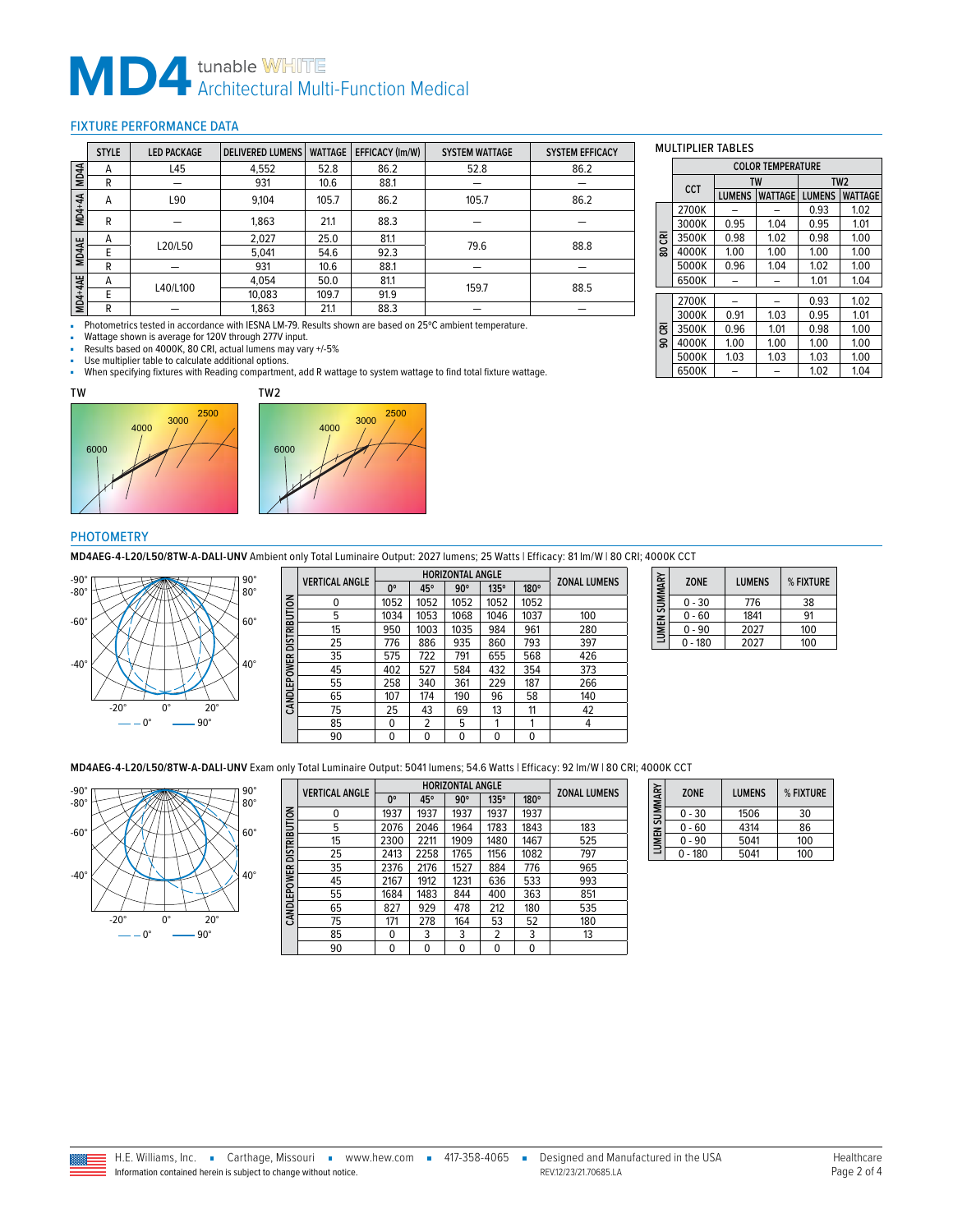# **MD4** tunable WHITE<br>Architectural Multi-Function Medical

**MD4AEG-4-L20/L50/8TW-A-DALI-UNV** Ambient & Exam Total Luminaire Output: 7068 lumens; 79.6 Watts | Efficacy: 89 lm/W | 80 CRI; 4000K CCT



|                           | <b>VERTICAL ANGLE</b> |      | <b>HORIZONTAL ANGLE</b> | <b>ZONAL LUMENS</b> |             |              |      |
|---------------------------|-----------------------|------|-------------------------|---------------------|-------------|--------------|------|
|                           |                       | 0°   | 45°                     | $90^\circ$          | $135^\circ$ | 180°         |      |
|                           | 0                     | 2989 | 2989                    | 2989                | 2989        | 2989         |      |
|                           | 5                     | 3111 | 3099                    | 3032                | 2829        | 2880         | 283  |
| CAND LEPOWER DISTRIBUTION | 15                    | 3251 | 3214                    | 2944                | 2464        | 2428         | 805  |
|                           | 25                    | 3189 | 3145                    | 2700                | 2016        | 1875         | 1194 |
|                           | 35                    | 2951 | 2897                    | 2318                | 1539        | 1343         | 1391 |
|                           | 45                    | 2569 | 2439                    | 1814                | 1068        | 887          | 1366 |
|                           | 55                    | 1942 | 1823                    | 1205                | 629         | 550          | 1117 |
|                           | 65                    | 935  | 1103                    | 667                 | 307         | 238          | 675  |
|                           | 75                    | 196  | 321                     | 233                 | 66          | 62           | 221  |
|                           | 85                    | 0    | 4                       | 8                   | 3           | 4            | 17   |
|                           | 90                    | 0    | 0                       | 0                   | 0           | $\mathbf{0}$ |      |
|                           |                       |      |                         |                     |             |              |      |

| <b>LUMEN SUMMARY</b> | <b>ZONE</b> | <b>LUMENS</b> | % FIXTURE |
|----------------------|-------------|---------------|-----------|
|                      | $0 - 30$    | 2282          | 32        |
|                      | $0 - 60$    | 6155          | 87        |
|                      | $0 - 90$    | 7068          | 100       |
|                      | - 180       | 7068          | 100       |

**MD4AERRG-4-L20/L50/8TW-A-DALI-UNV** Reading Only Total Luminaire Output: 931 lumens; 10.6 Watts | Efficacy: 88 lm/W | 80 CRI; 4000K CCT



|                          | <b>VERTICAL</b> | <b>HORIZONTAL ANGLE</b> |     |            |                |      | <b>ZONAL</b>  |
|--------------------------|-----------------|-------------------------|-----|------------|----------------|------|---------------|
|                          | ANGLE           | $0^{\circ}$             | 45° | $90^\circ$ | 135°           | 180° | <b>LUMENS</b> |
|                          | 0               | 472                     | 472 | 472        | 472            | 472  |               |
|                          | 5               | 312                     | 344 | 490        | 577            | 524  | 40            |
| CANDLEPOWER DISTRIBUTION | 15              | 348                     | 323 | 474        | 218            | 182  | 92            |
|                          | 25              | 378                     | 349 | 436        | 175            | 138  | 130           |
|                          | 35              | 388                     | 347 | 377        | 135            | 107  | 160           |
|                          | 45              | 373                     | 308 | 293        | 101            | 79   | 170           |
|                          | 55              | 328                     | 266 | 199        | 69             | 57   | 157           |
|                          | 65              | 251                     | 192 | 98         | 41             | 35   | 118           |
|                          | 75              | 120                     | 94  | 27         | 17             | 14   | 57            |
|                          | 85              | 2                       | 2   | 0          | $\overline{2}$ | 2    | 6             |
|                          | 90              | 0                       | 0   | 0          | 0              | 0    |               |

| SUMMAR | <b>ZONE</b> |     | LUMENS   % FIXTURE |  |  |  |
|--------|-------------|-----|--------------------|--|--|--|
|        | $0 - 40$    | 423 | 45                 |  |  |  |
|        | $0 - 60$    | 750 | 81                 |  |  |  |
| LUMEN  | $0 - 90$    | 931 | 100                |  |  |  |
|        | - 180       | 931 | 100                |  |  |  |

# <span id="page-2-0"></span>LOW-VOLTAGE CONTROLLER

LVC wall plate accessories available, see [hew.com](https://www.hew.com/specifications/LVCWP.pdf) for details.

| <b>EXAMPLE: LVC2A/E</b>              |                                                                                                                       |                                             |                   |  |  |
|--------------------------------------|-----------------------------------------------------------------------------------------------------------------------|---------------------------------------------|-------------------|--|--|
| <b>CONTROLLER</b>                    | LOAD <sub>1</sub>                                                                                                     | LOAD <sub>2</sub>                           | LOAD <sub>3</sub> |  |  |
| LVC1 1-circuit                       | Ambient<br>А<br>R<br>Reading<br>E<br>Exam                                                                             |                                             |                   |  |  |
| LVC <sub>2</sub> 2-circuit           | Ambient<br>A/<br>Reading<br>R/                                                                                        | Reading<br>R<br>F<br>Exam                   |                   |  |  |
| LVC3 3-circuit or<br>dimming control | Ambient<br>A/<br>$R/$ Reading<br>DIMA/ Ambient, 0-10 dimming 1<br>DIMR/ Reading, 0-10 dimming 1                       | Ambient<br>A/<br>R/<br>Reading<br>$E/$ Exam | F<br>Exam         |  |  |
|                                      | <b>DIMA/DIMR</b> Ambient and reading, 0-10 dimming 1<br>SEQAR/ Ambient and reading, sequential switching <sup>2</sup> |                                             |                   |  |  |

Bedside switch used to control dimming only, color tuning performed by alternate 0-10V control source. DIM only, 120V or 277V only.

**<sup>1</sup>** Smooth dimming of the load utilizing a single, dry contact, momentary, normally open switch which will dim from 25% up to 100% while holding down the switch.

**<sup>2</sup>** Alternating off and on of (2) loads with multiple cycles of one switch.

#### FIXTURE DETAILS



4 + 4 combinations supplied with 9' master/satellite flexible whip between fixtures.